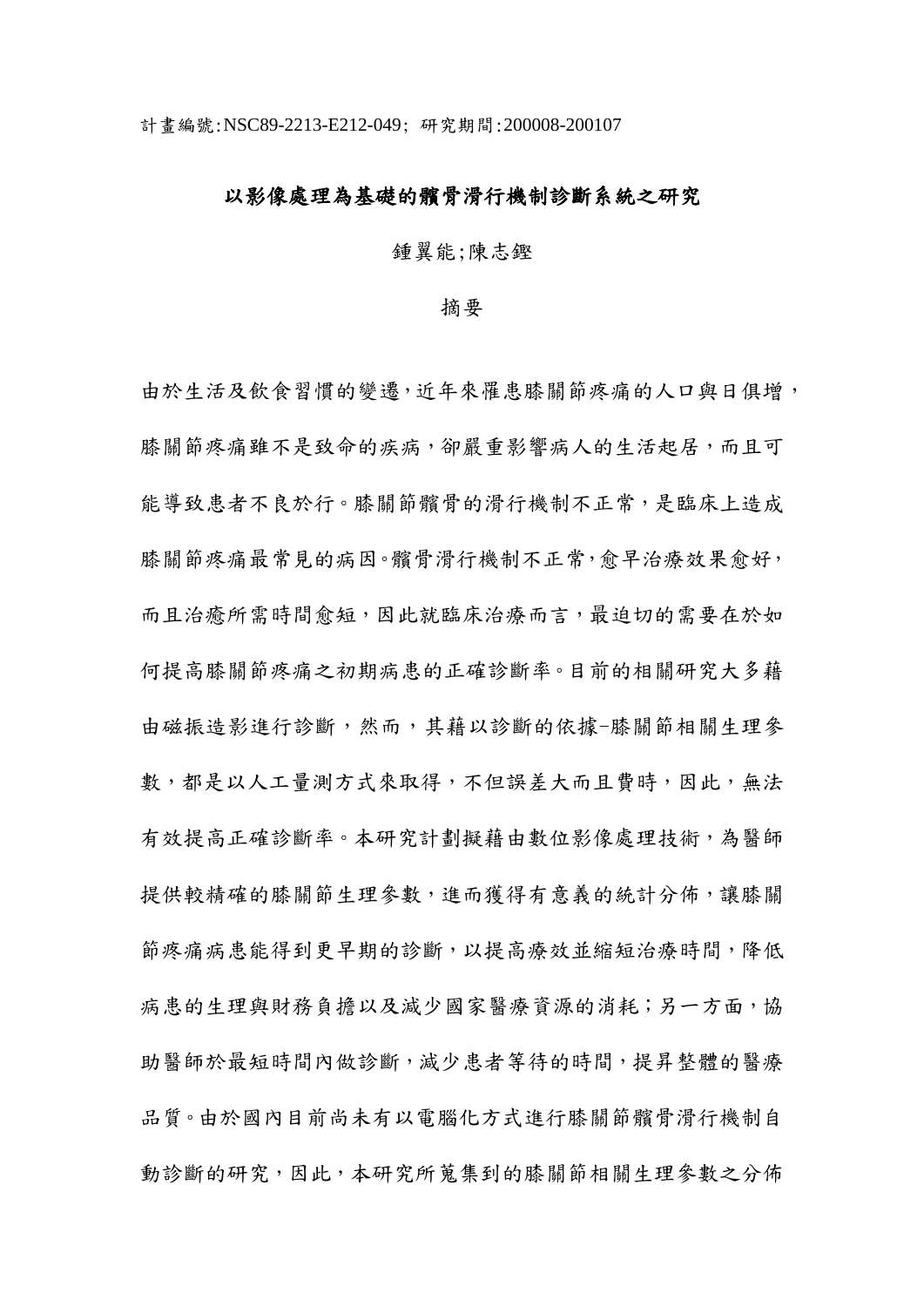資料,將可成為其他醫療研究機構從事相關研究的參考依據。

關鍵字:膝關節; 髖骨滑行機制;磁振造影;影像強化;影像分割;

侵蝕;形態學;可變形模式;小波轉換